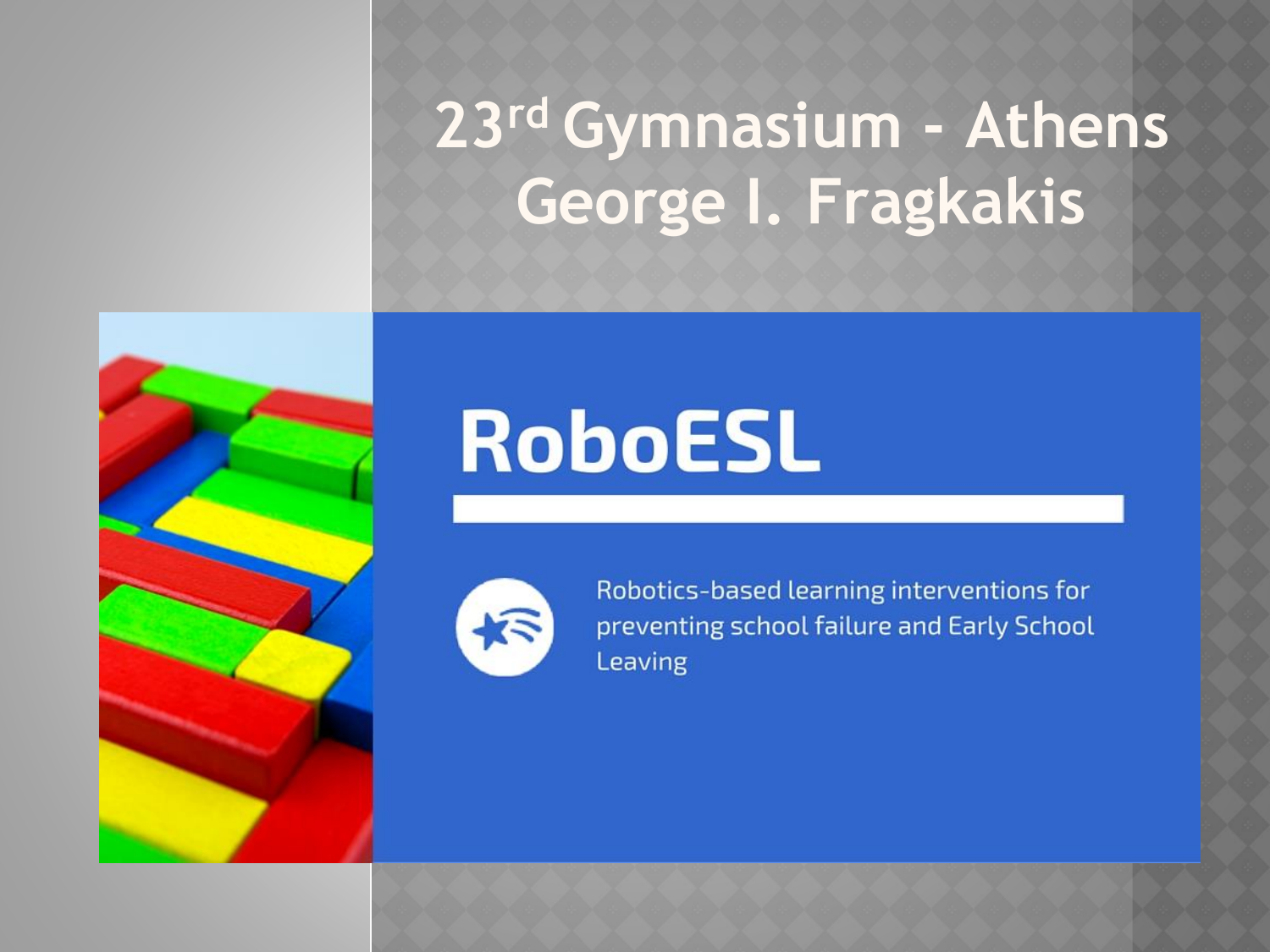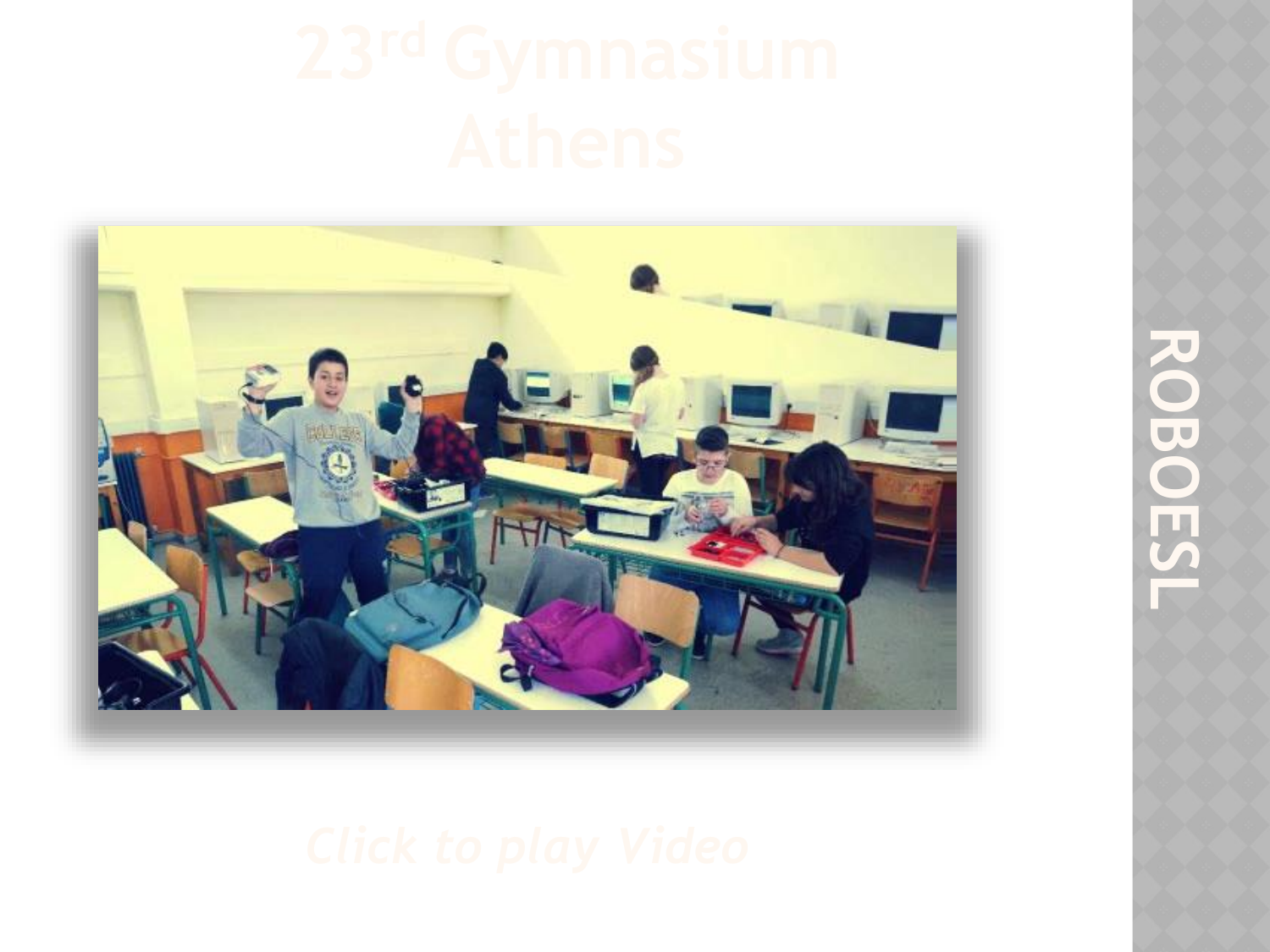- ⦿Meeting & Discussion with colleague teachers about RoboESL course
- ⦿First approach with students WHAT is it about…?
- ⦿Various technical arrangements (classroom, lab preparation, time)
- ⦿Discover possible early school leaving students (grades, absences, behavior..)
- ⦿Student selection (7 people)
- ⦿Worksheets preparation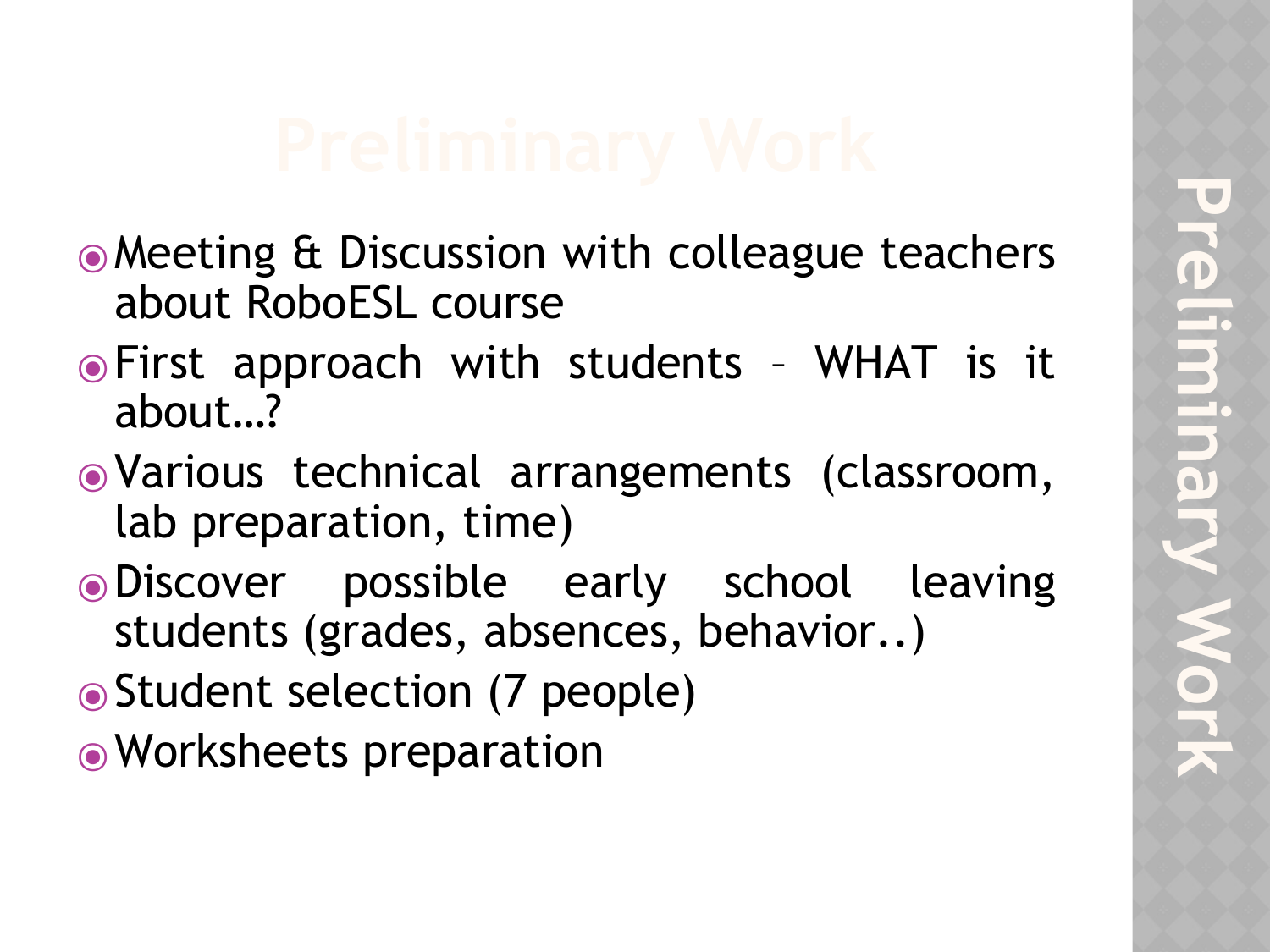⦿Short introduction of the course (General), questionnaires

⦿Teams formation (3 teams of 2-2-3)

⦿Introduction of Lego System (short demonstration)

⦿What will RoboRail has to do?

**● Robot construction**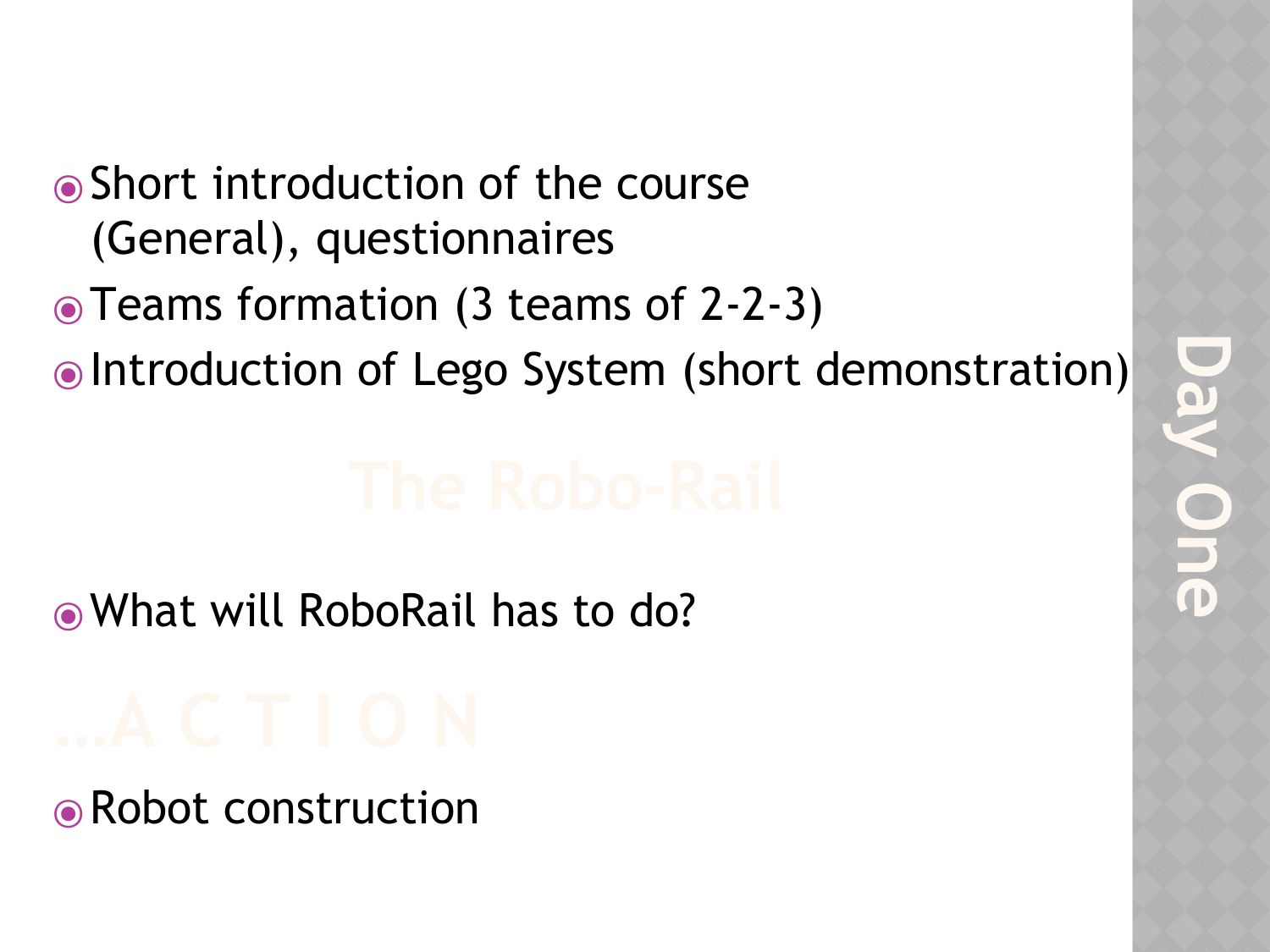- **Robot Construction** 
	- ✱*Students built the Robots very fast!* ✱*Further development (video recording & auto camera rotation)*
- ⦿Short demonstration of programming ⦿Commands: MoveSteering, Wait ⦿Values experimentation ⦿Conclusion-Discussion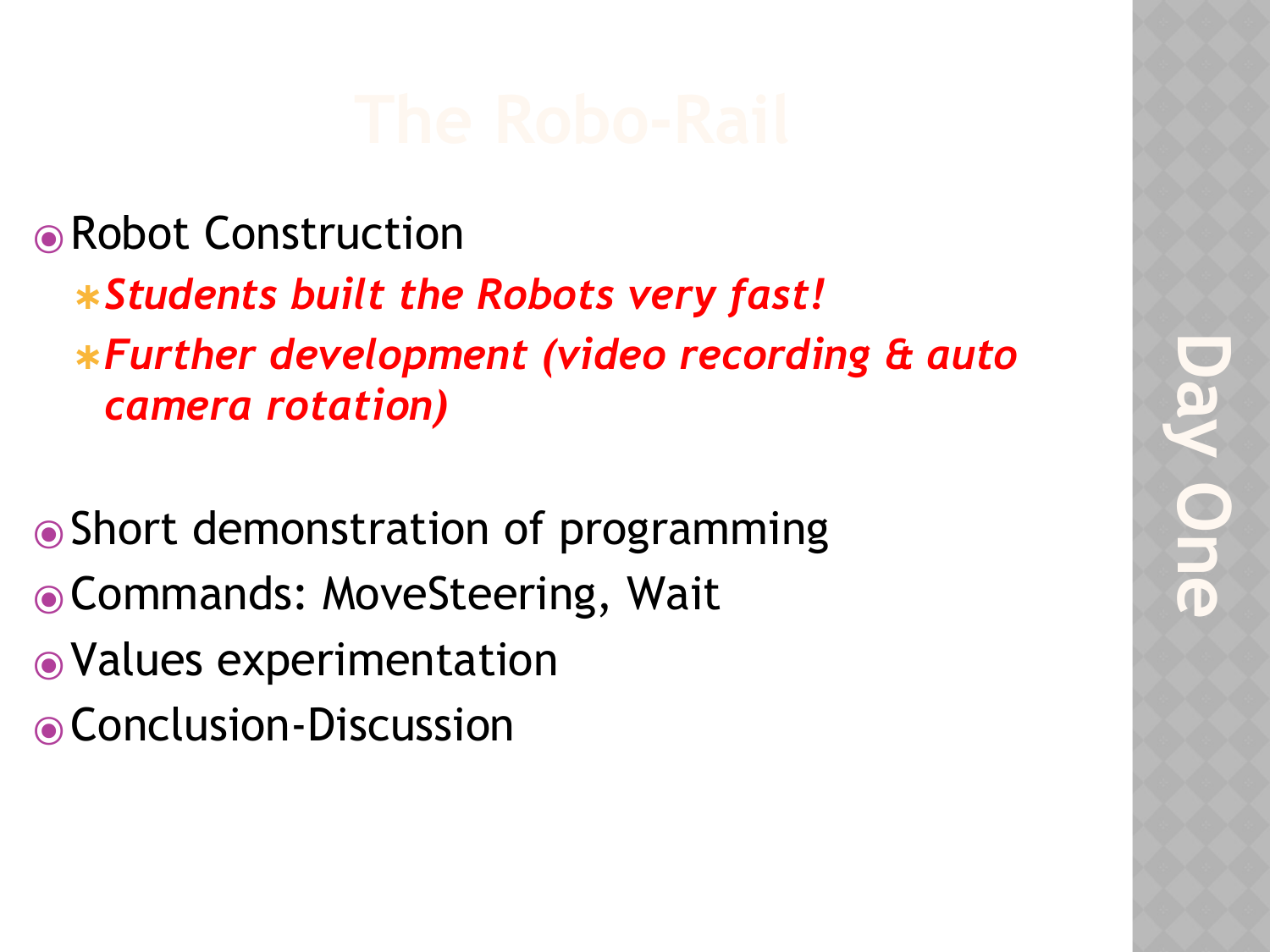



**Day One**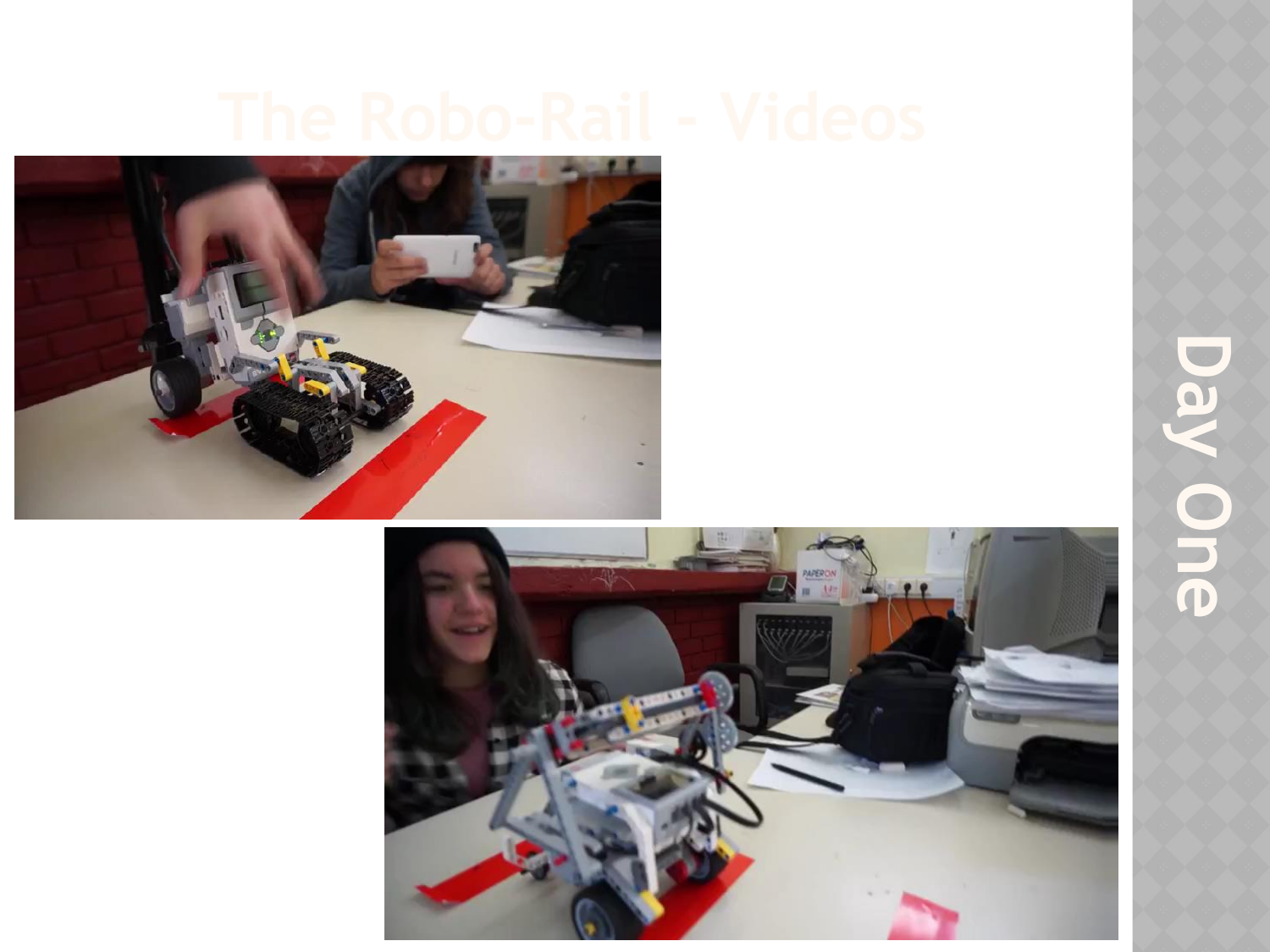- ⦿Objective of Project?
- ⦿Demonstration: proximity sensor, turning.

- ⦿Robot Modifications
- ⦿Use of new Commands (ReadPort, MoveTank)
- ⦿Ways of Robot making a turn
- ⦿Values experimentation for a 90° turn ✱*Students found this challenging!* ✱*Extra time (steering ball was not in centre)*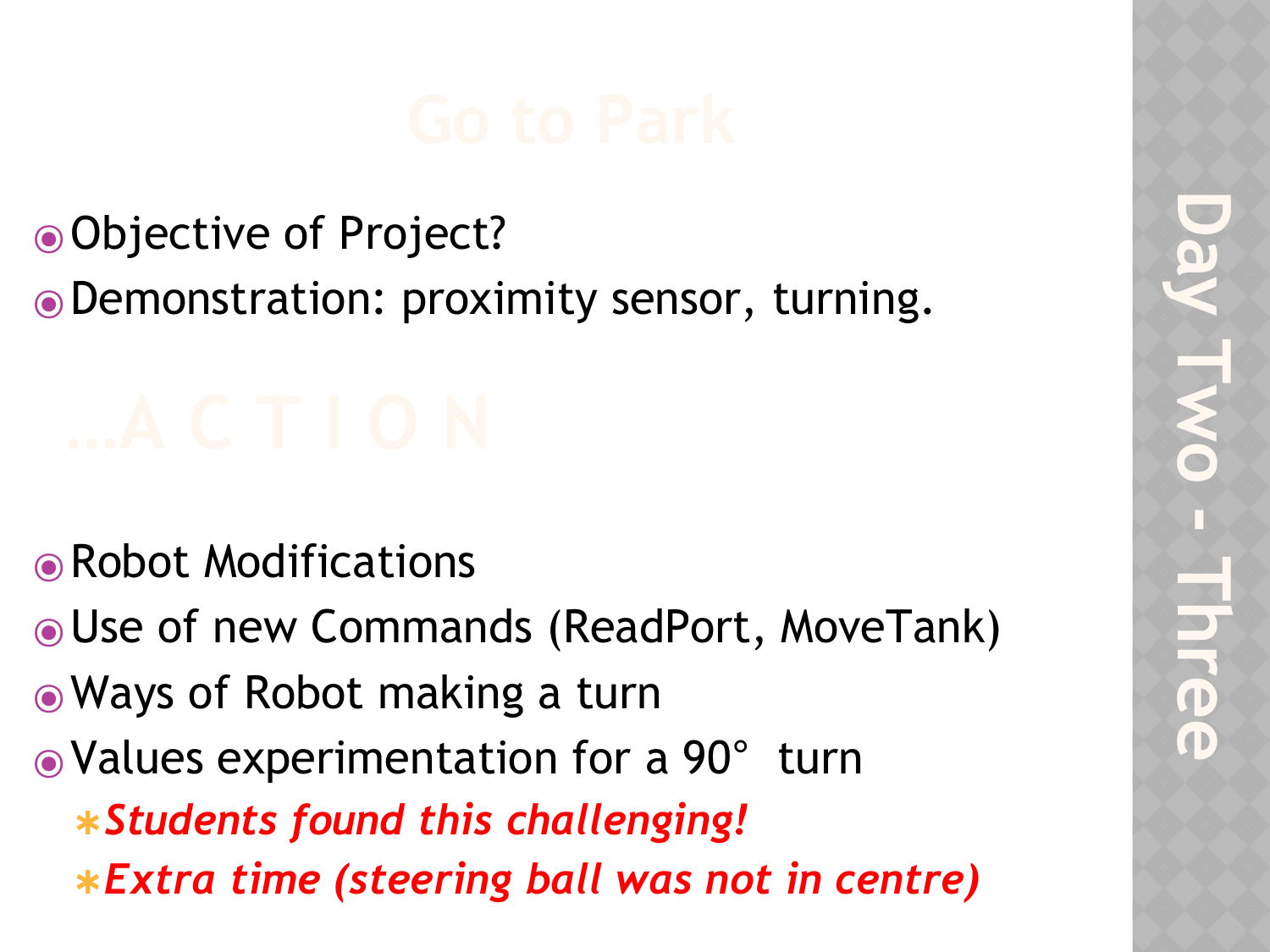